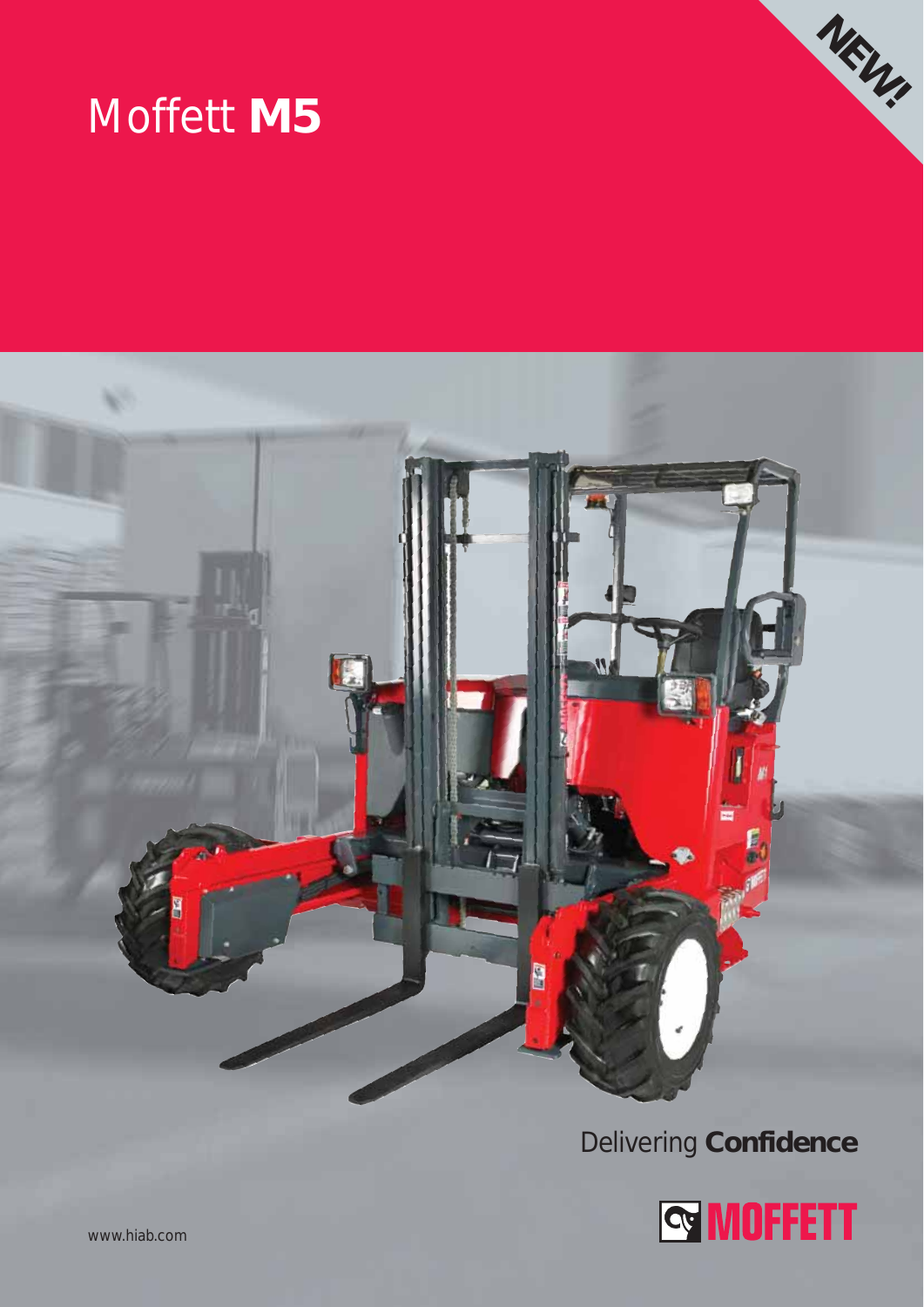## Moffett **M5**



For more than 40 years, Moffett has been manufacturing Truck-mounted Forklifts, a load handling solution that has helped transform the way materials are distributed across the globe. We have a reputation for creating solutions to logistics challenges across a diverse range of industries, ensuring that deliveries arrive on time, in perfect condition and at the most economic price.

Our innovative designs mean that a Moffett can be carried on the rear of a truck or trailer with no loss of load space. There is no more waiting for local off-loading equipment and means safer, faster and more cost effective deliveries.

#### **Why choose an M5?**

The M5 range provides the solution to transferring With Moffett, an impressive range of optional heavy loads from trucks or trailers and around warehouse facilities. With the ability to work on paved surfaces and firm, off-road conditions, the M5 range has become an important asset in applications such as:

- Building Materials (Timber, Brick, Plasterboard)
- Animal Feed
- Agriculture
- Roofing
- Scaffolding
- Emergency Services…and many more

Along with your new M5 Moffett Truck-mounted Forklift, you already receive numerous items as standard… giving you maximum value for your investment.

- Flashing beacon and work lights for driver safety and confidence
- Reverse beeper, Road lights and interlocking seat belt for additional safety
- Differential Lock to get better grip when driving on rough terrain
- ROPS/FOPS (Rollover/Falling Object Protective Structure) to protect the driver
- Stabilisers for extra stability, loading and unloading in front of the wheels
- New "Clear View" Mast
- Improved Service Access to parts

#### **But that's not all…**

extras is available. Whatever the application, we will match it with a customised solution. The M5 standard features can be enhanced with:

- Different tyre options
- Choice of forks
- Choice of lift heights
- Range of attachments

Our extensive service network, in more than 40 countries, offers you high levels of expertise, obtained through their long term link with Moffett and parent company Hiab. Our highly skilled service network team is used to solving just about any challenge. They understand your business and offer you the right advice regarding your load handling needs, be they resolved with a Truck-mounted Forklift or any other product in the Hiab range. Our centralised spares and parts service ensures delivery within 24 hours across Europe and only a few days longer for the rest of the world.

#### **Lift Assist© and One sided Off-Loading**

Our patented LIFT ASSIST© system, consisting of a pantograph reach device, or telescopic forks and a LIFT ASSIST© arm combination, means that 'one man + one machine' can load and unload from the far side of loaded trucks or trailers at full load capacity, negating the need to utilise both sides while saving time and money.



Our commitment to excellence goes beyond technical innovation. With our high quality production process and unparalleled sales and after-sales service, fast spare part deliveries, expert machine servicing and our global Moffett and Hiab dealer network, we all work together as a team to deliver confidence through our total customer care package.









**In less than 1 minute, you are in complete control of the collection and delivery process. That's all the time it takes to mount and dismount your Moffett Truck-mounted Forklift**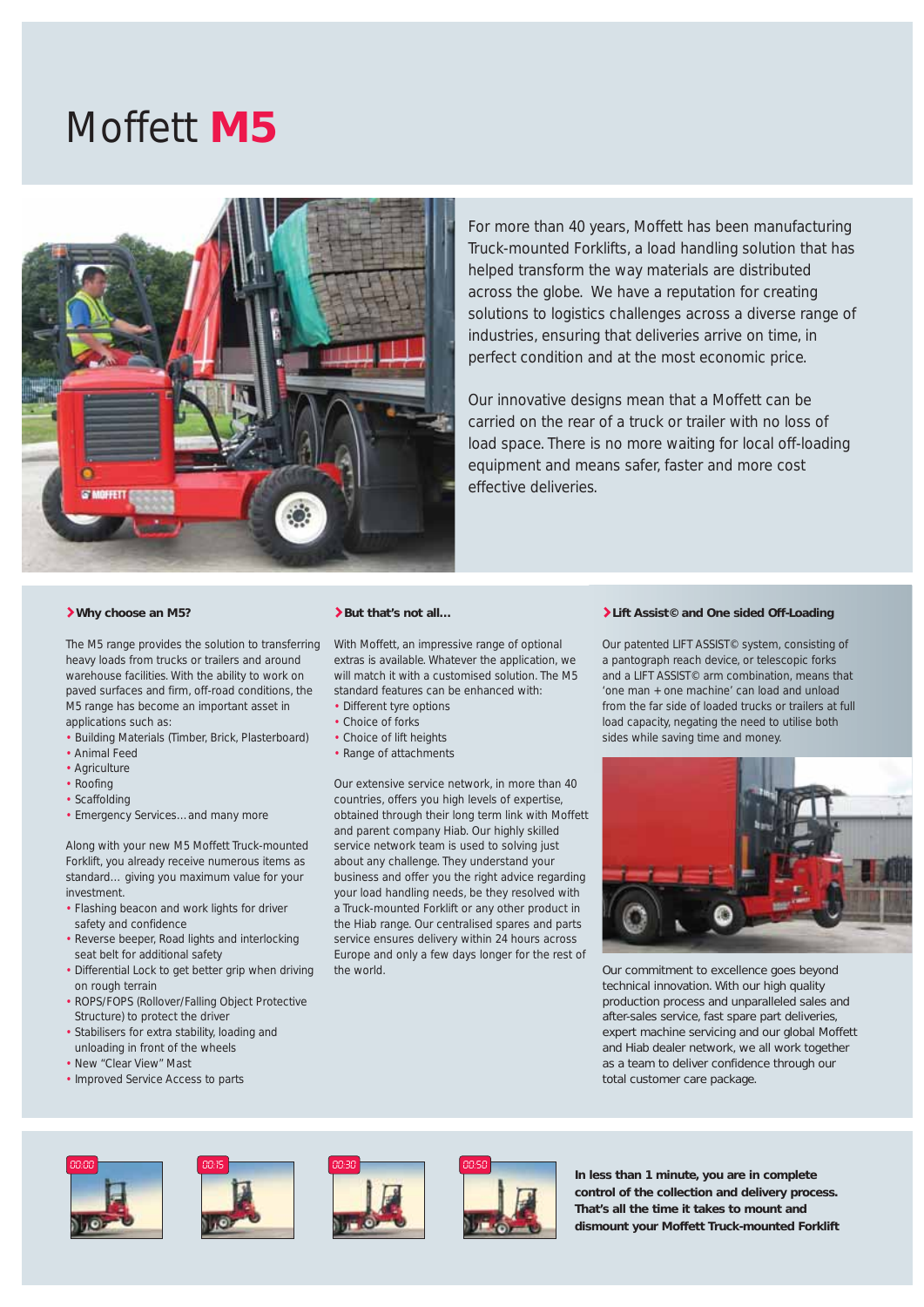



**4-way** models also carry loads sideways, ideal when delivering long loads into tight access areas or through narrow doorways.

> e e **COLLEGE** -

|                    | 20.3                          | 25.3                         | 20.4                          | 25.4                         |
|--------------------|-------------------------------|------------------------------|-------------------------------|------------------------------|
| 1 LIFT CAPACITY    | 2000 KG @ 600 MM LOAD CENTRE  | 2500 KG @ 600 MM LOAD CENTRE | 2000 KG @ 600 MM LOAD CENTRE  | 2500 KG @ 600 MM LOAD CENTRE |
| 2 ENGINE           | KUBOTA DIESEL 26.5 KW (36 HP) | KUBOTA DIESEL 33 KW (44 HP)  | KUBOTA DIESEL 26.5 KW (36 HP) | KUBOTA DIESEL 33 KW (44 HP)  |
| 3 LIFT HEIGHT      | 3000 MM                       | 3000 MM                      | 3000 MM                       | 3000 MM                      |
| 4 STANDARD TYRES   | 27X10-12                      | 27X10-12                     | 27X10-12                      | 27X10-12                     |
| 5 DRIVE WHEELS     | 3 WHEEL                       | 3 WHEEL                      | 3 WHEEL, 4-WAY                | 3 WHEEL, 4-WAY               |
| 6 UNLADEN WEIGHT*  | 2250 KG                       | 2380 KG                      | 2400 KG                       | 2490 KG                      |
| 7 OVERHANG*        | 1200 MM                       | 1200 MM                      | 1200 MM                       | 1200 MM                      |
| 8 GROUND CLEARANCE | 220 MM                        | 220 MM                       | 220 MM                        | 220 MM                       |

The above specifications can be changed by the manufacturer without prior notice. \*These values will vary depending on machine specification and type of mounting kit.